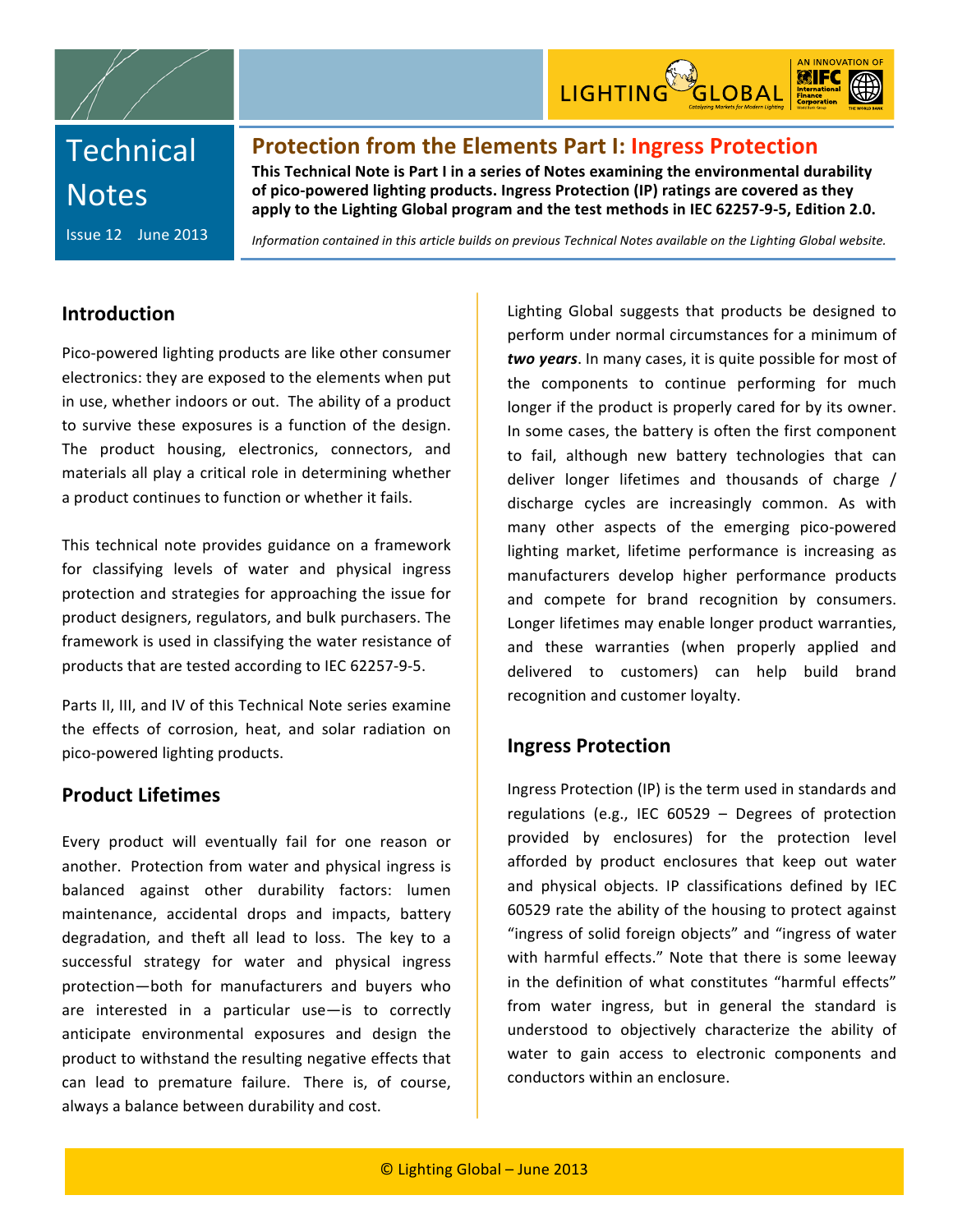The proper design of the product's external housing is essential
as
a
 first
line
 of
 defense
against
solid
foreign objects
 and
 water
 intrusion. Evaluating
 the
 ability
 of this housing to keep out foreign objects and water is the
primary
function
of
IP
tests.
These
tests
provide
an IP
rating
for
a
product
based
on
two
numerals,
with
the first numeral indicating the physical ingress rating (for solid objects and dust) and the second numeral indicating the water ingress rating. An IP rating with one
 of
 the
 numerals
 represented
 by
 an "X"
 indicates that
 this
 part
 of
 the
 test
 was
 not
 performed
 or
 is not relevant
 (i.e.,
 when
 considering
 water
 resistance,
 IP ratings
are
listed
as
IPX1,
IPX2,
etc.). The
IP
system
 for physical
and
water
ingress
is
summarized
in
Table
1.

| Table 1. IP 60529 numeric rating system |                |                                     |  |  |
|-----------------------------------------|----------------|-------------------------------------|--|--|
|                                         |                | Meaning for protection of equipment |  |  |
|                                         | IP             | against ingress of objects          |  |  |
|                                         | 0              | No protection                       |  |  |
|                                         | 1              | $\geq 50$ mm                        |  |  |
| 1st                                     | $\overline{2}$ | $\geq 12,5$ mm                      |  |  |
| <b>Numeral</b>                          | 3              | $\geq 2.5$ mm                       |  |  |
|                                         | 4              | $\geq 1,0$ mm                       |  |  |
|                                         | 5              | Dust-protected                      |  |  |
|                                         | 6              | Dust-tight                          |  |  |
|                                         |                | Meaning for protection of equipment |  |  |
|                                         | IP             | against ingress of water            |  |  |
|                                         | $\Omega$       | No protection                       |  |  |
|                                         | 1              | <b>Vertically dripping</b>          |  |  |
| 2nd<br><b>Numeral</b>                   | $\overline{2}$ | Dripping (15% angle)                |  |  |
|                                         | 3              | <b>Spraying</b>                     |  |  |
|                                         | 4              | <b>Splashing</b>                    |  |  |
|                                         | 5              | <b>Jetting</b>                      |  |  |
|                                         | 6              | Powerful jetting                    |  |  |
|                                         | $\overline{7}$ | <b>Temporary immersion</b>          |  |  |
|                                         | 8              | <b>Continuous immersion</b>         |  |  |

#### **Ingress
of
solid
objects**

Pico-powered lighting products commonly use low voltages
 that
 do
 not
 present
 an
 electrocution
 hazard for people (i.e. >20 VDC), and so physical ingress protection is primarily relevant to the ingress of objects that
 could
 damage
 the
 product.
 Fingers,
 sticks,
 and other
foreign
objects
could
damage
or
disconnect
wires or
other
circuit
elements.
A
metal
wire
could
also
short out the electronics or battery resulting in a dangerous overheated
battery
discharge.
Dust
and
dirt
can
collect on
 the
 optical
 parts
 of
 the
 enclosure
 and
 block
 or obscure the light source. Dust can also absorb moisture and
act
as
a
water
trap
on
sensitive
electronic
parts.

#### **Ingress
of
water**

Water damage in the form of corrosion can be very detrimental to product lifetime and performance and can
cause
catastrophic
 failure
immediately
or
over
 the course
of
a
few
days,
weeks,
or
months.
The
conditions present
 at
 the
 surface
 of
 circuit
 boards
 and
 electronic connectors
 are
 often
 very
 conducive
 to
 accelerated corrosion
when
liquid
water
is
present.
This
water
can come
 from
 ingress
 through
 openings
 in
 the
enclosure, seams
in
the
plastic
housing,
or
condensation
from
the warm, humid conditions often found inside picopowered
 lighting
 products.
 Corrosion
 processes
 are examined
in
Technical
Note
Issue
13:
"Protection
 from the Elements Part II: Corrosion of Electronics".

#### **External
connectors**

Many pico-powered lighting products require external connectors
 for
 solar
 panels,
 batteries,
 cell
 phone chargers, and additional light points. These can often be
weak
points
in
 the
design
and
serve
as
water
entry pathways
 unless
 properly
 sealed. Connector
 failures are
common
in
all
types
of
electronic
products.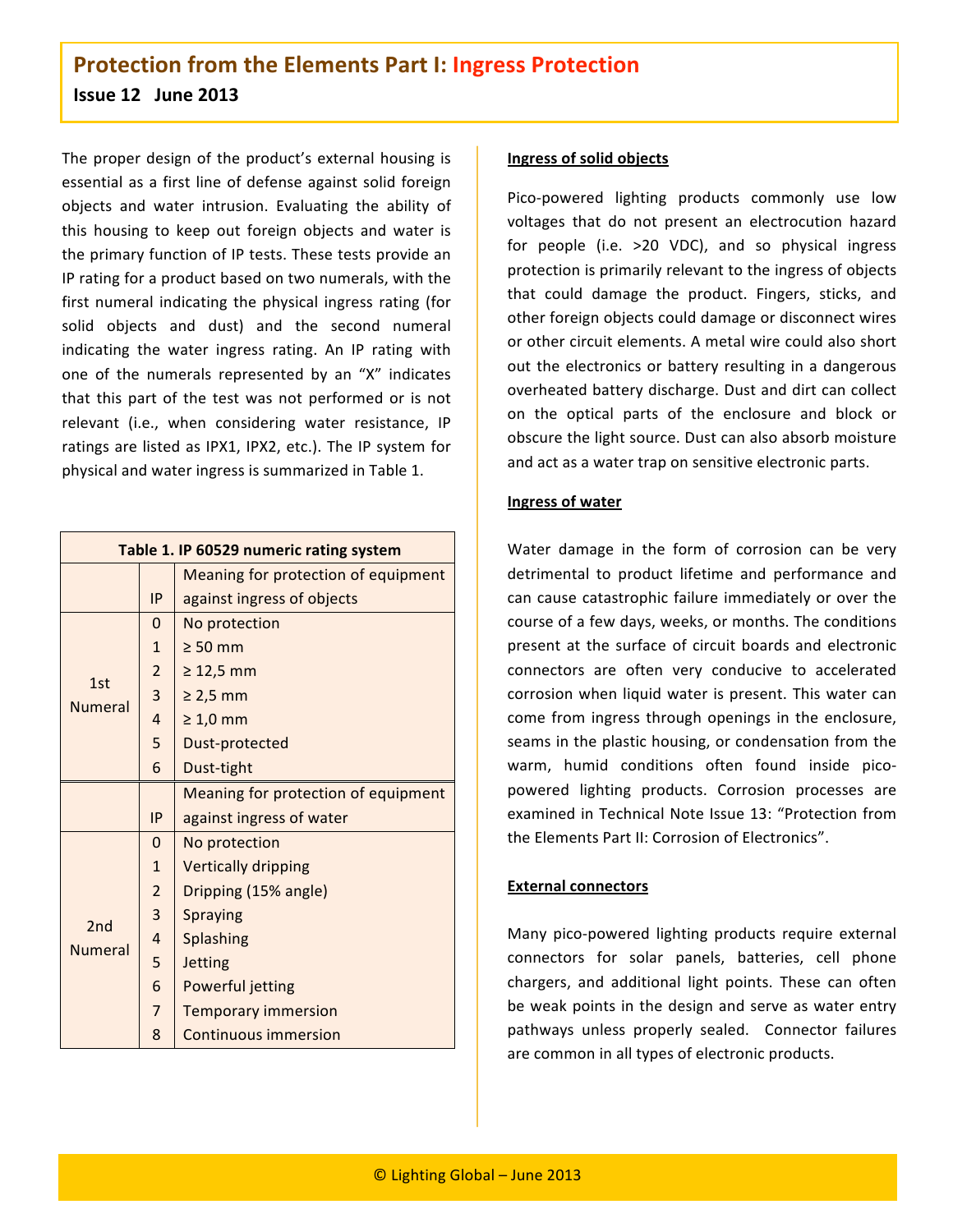IEC
 62257‐9‐5
 treats
 external
 connectors
 separately from the requirements of the rest of the product for the
purposes
of
ingress.
Physical
ingress
of
solid
objects is allowed for the external connector itself as long as the
connector
does
not
allow
penetration
into
the
rest of
 the
 housing.
 The
 same
 is
 true
 for
 water
 ingress, where water is allowed on the external portions of the connector after an IP test. Water ingress into the housing,
however,
is
still
treated
according
to
IEC
60529 regardless
of
the
ingress
path.

#### **Types
of
exposure**

Four
types
of
water
exposure
are
defined
in
IEC
62257‐ 9‐5:

- No protection The product has no water protection and may be damaged by any water exposure.
- Occasional rain The product may be exposed to occasional
light
rain
without
damage.
- Frequent rain The product may be exposed to frequent
rain
without
damage.
- Permanent outdoor exposure The product may be
 exposed
 to
 frequent
 heavy
 rain
 without damage.

These exposure types are related to a product's IP rating
according
to
Table
2.

| Table 2. IP ratings for different exposure types |                                     |  |  |
|--------------------------------------------------|-------------------------------------|--|--|
| IP rating                                        | Enclosure level of water protection |  |  |
| IPx()                                            | No protection                       |  |  |
| IPx1                                             | Occasional rain                     |  |  |
| IPx3                                             | Frequent rain                       |  |  |
| IPx5                                             | Permanent outdoor exposure          |  |  |

# **Technical and Overall Levels of Water Protection**

There
 are
 several
 ways
 to
 protect
 a
 pico‐powered lighting product from physical ingress and corrosion damage, but not every method will be appropriate for every particular product. A balance must be struck between
elements
 of
 cost,
 complexity,
 and
 competing technical
 and
 market
 requirements. Whereas consumers demand quality at a low cost, they also demand
 auxiliary
 product
 features,
 such as
 cell
 phone charging,
 that
 generally
 require
 additional
 external connectors.
 The
 additional
 connectors
 present
 ingress challenges
that
also
add
cost.

IP
 ratings
 provide
 one
 useful
 way
 to
 characterize
 how well
an
electronic
product
will
tolerate
exposure
to
dirt and
 water.
 The real
 world protection
 from
 these hazards,
 however,
 includes
 several
 other
 factors: the design and layout of circuits inside the enclosure, coatings
and
other
circuit‐level
protection,
the
ability
of water to drain from the enclosure and not pool on sensitive
areas,
and,
of
course,
 the
 behavior
of
 people using
 the
 product. The
 Lighting
 Global
 program recognizes these other factors and accounts for them through the creation of additional water protection categories:
Technical
Protection
and
Overall
Protection.

#### **Technical
Protection**

The
Technical
Protection
category
considers
design
and manufacturing details that fall outside of traditional IP enclosure
 ratings.
 These
 can
 include
 the
 use
 of conformal
 coatings
 on
 printed
 circuit
 boards, encapsulation
 of
 assemblies
 and
 connectors,
 different plating
technologies
that
are
resistant
to
corrosion,
and the
 location
 and
 orientation
 of
 subassemblies
 within the
housing
that
allow
water
to
drain
from
the
product and
 not
 collect
 in
 areas
 where
 corrosion
 damage
 will soon
follow.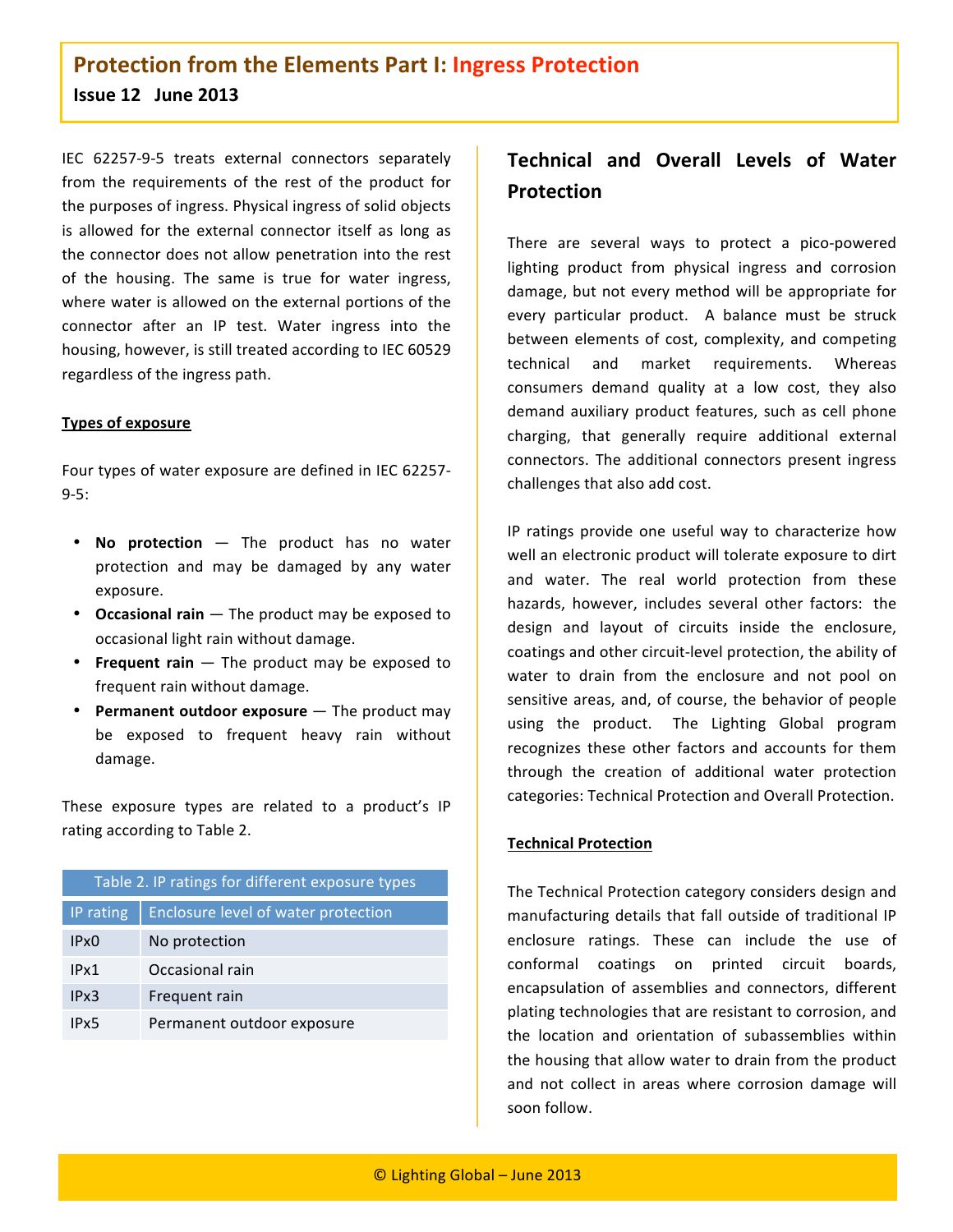Given the number and variability of these additional technical
 protection
 mechanisms,
 Lighting
 Global
 has not
 proposed
 specific
 rules
 governing
 which mechanisms
 are
 considered
 adequate
 and
 which
 are not.
 Rather,
manufacturers
are
encouraged
 to
 provide information that would support recognition for these design
elements.
In
this
way,
manufacturers
are
free
to experiment
 with
 new
 designs
 and
 innovate
 novel protection mechanisms for this class of products. If a product
 is
 determined
 to
 have
 additional
 technical protection, the water protection for that product is adjusted
according
to
Table
3.

| Table 3. Adjusted level of water protection for<br>products with additional Technical water protection |                                                       |                                                  |  |  |  |
|--------------------------------------------------------------------------------------------------------|-------------------------------------------------------|--------------------------------------------------|--|--|--|
| IP<br>rating                                                                                           | <b>Enclosure-only</b><br>level of water<br>protection | <b>Technical</b><br>level of water<br>protection |  |  |  |
| IPx <sub>0</sub>                                                                                       | No protection                                         | Occasional rain                                  |  |  |  |
| IPx1                                                                                                   | Occasional rain                                       | Frequent rain                                    |  |  |  |
| IPx3                                                                                                   | Frequent rain                                         | Frequent rain                                    |  |  |  |
| IPx5                                                                                                   | Permanent<br>outdoor exposure                         | Permanent<br>outdoor exposure                    |  |  |  |

#### **Overall
Protection**

The
 Overall Protection category
 includes
 product labeling as part of the assessment of a product's resistance
 to
 water
 damage (Table 4).
 Products
 that don't
get
wet
because
their
owners
keep
them
dry
are less likely to suffer corrosion damage. Lighting Global recognizes
 this
 by
 adjusting the
 level
 of
 water protection for products with labeling indicating to a customer that the product should not get wet. There are
 specific
 requirements
 for
 the
 labels,
 and
 only
 the "No protection" and "Occasional rain" levels of water protection
 are
 adjusted.
 Products
 that
 must
 meet
 the "Frequent
rain"
level
or
higher
are
not
affected.

Table 4. Overall water protection with and without consumer
labeling

| <b>Technical level of</b><br>water protection         | <b>Overall water</b><br>protection | Overall<br>water<br>protection |
|-------------------------------------------------------|------------------------------------|--------------------------------|
| <b>OR</b>                                             | <b>WITHOUT</b>                     | <b>WITH</b>                    |
| <b>Enclosure-only</b><br>level of water<br>protection | consumer<br>labeling               | consumer<br>labeling           |
| No protection                                         | No protection                      | Occasional rain                |
| Occasional rain                                       | Occasional rain                    | Frequent rain                  |
| Frequent rain                                         | Frequent rain                      | Frequent rain                  |
| Permanent<br>outdoor exposure                         | Same                               | Same                           |

### **Product
Categories**

Different
levels
of
water
protection
are
appropriate
for different
 types
 of
 products.
 Pico‐powered
 lighting products
designed
to
be
permanently
mounted
outside, for example, must be built to withstand the heavy rain, wind and dust typical of an outdoor environment. Products designed for indoor use, however, do not need the same level of protection, as they are not expected
to
get
wet
under
normal
circumstances.

Pico‐powered
 lighting
 products can
 be
 placed
 into one
 of
 four
 categories
 based
 on
 the
 arrangement of
 components.
 Different
 quality
 standards
 and performance
 targets
 may
 apply
 to
 different categories
 based
 on
 specific
 program considerations.
 Lighting Global has
 established overall protection requirements for products intended
 to meet
 the
 Lighting
 Global
 Minimum Quality Standards according to testing under IEC 62257‐9‐5
(Table
5).

Some kits that have multiple components (e.g. independent lighting points, external PV module) may fit into more than one category, with different parts of the
kit
in
different
categories.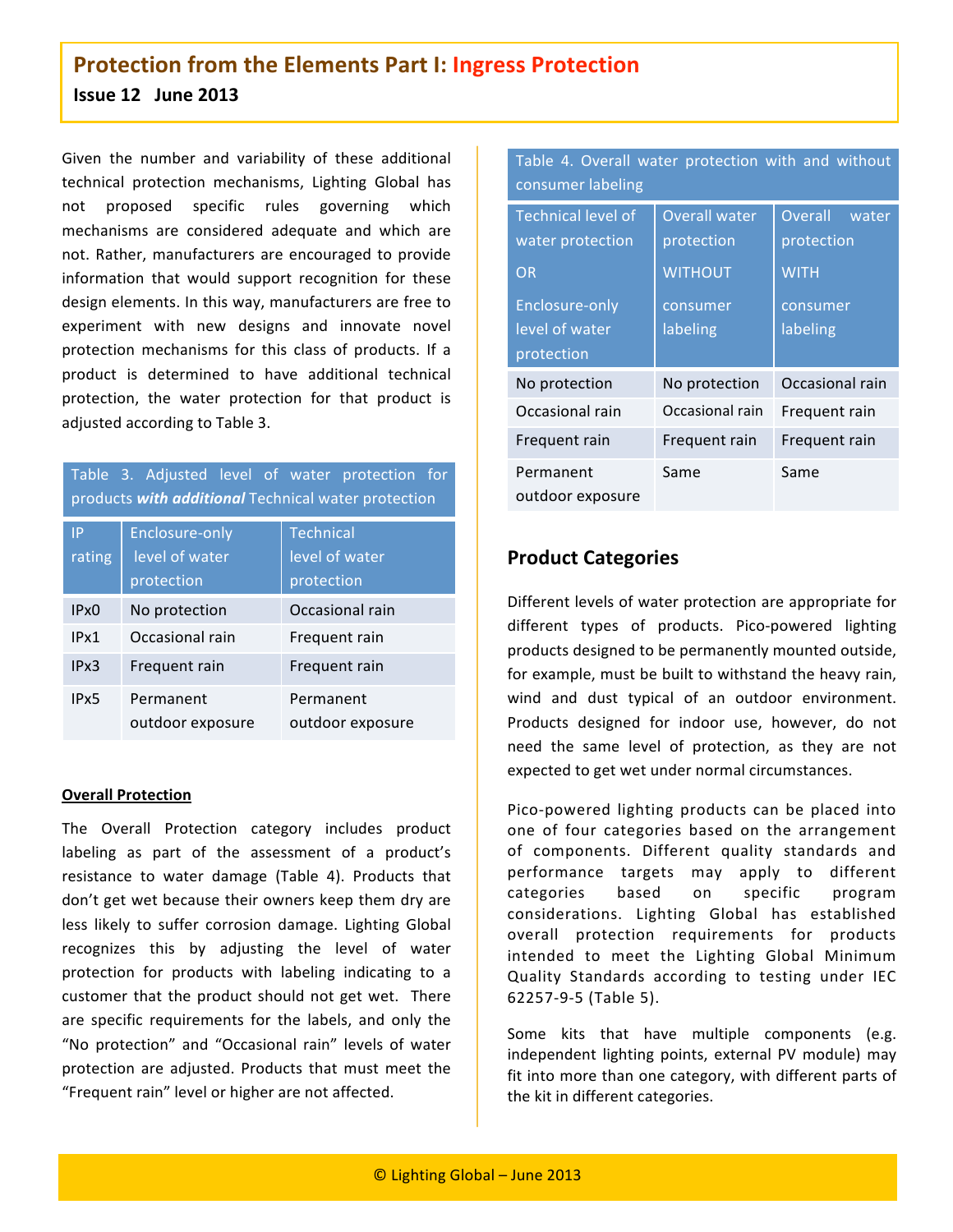The first word in each category name refers to the portability
of
the
system.

- Fixed systems are designed for permanent or semi-permanent mounting and use in place.
- Portable systems are inherently portable, with the
 light
 source
 and
 energy
 storage components
permanently
or
 temporarily
joined.

The second word refers to the arrangement of a solar
module
with
respect
to
other components.

- Separate systems have no solar module present or
 the
 solar
 module
 is
 connected
 to
 other components by a cable that is sufficiently long  $(i.e. \geq 3m)$  to place the solar module outdoors in
 a
 location
 with
 good
 solar
 access
 while
 the other
components
remain
indoors.
- Integrated systems have a solar module integrated in the same casing as the other components of
 the
 product, or the
 product is otherwise designed so the whole product shall be
left
outdoors
to
charge
via
the
solar
module.

The
four
system
types
that
can
be
derived
from
the categories
listed
above
are:

a) **Fixed separate (fixed indoors):** These products are
 not
 inherently
 portable
 and
 are
 used indoors. The light source(s) are typically separated
 from
the
battery
by
cables.
The
solar module
 is
 also
 separate
 from
 the
 battery
 and connected by a cable that is long enough to place the module outdoors while the battery remains
indoors
(Figure
1).

Table
 5.
 Lighting
 Global
Minimum
 Quality
 Standards protection requirements by product category

| <b>Product Category</b> | Required<br>level<br><sub>of</sub><br>water<br>protection |  |  |
|-------------------------|-----------------------------------------------------------|--|--|
| Fixed separate          | No protection                                             |  |  |
| Portable separate       | Occasional rain                                           |  |  |
| Portable integrated     | Frequent rain                                             |  |  |
| Fixed integrated        | Permanent outdoor exposure                                |  |  |



#### **Figure
1 –
Fixed
Separate
(fixed
indoors)
system example
arrangement
of
components**

b) **Portable
separate:** These
products
are
portable, with a battery and light source permanently or temporarily joined. If the product is solarcharged,
the
solar
module
is
also
separate
from the battery and connected by a cable that is sufficiently long to place the solar module outdoors in a location with good solar access while the battery remains indoors (Figure 2).



#### **Figure
2 –
Portable
Separate
system—example arrangement
of
components**

c) **Portable
 integrated**: These
 products
 are portable
 and
 charged
 with
 a
 solar
 module integrated in the casing or otherwise designed so the whole product shall be left outdoors to charge via the solar module (Figure 3).